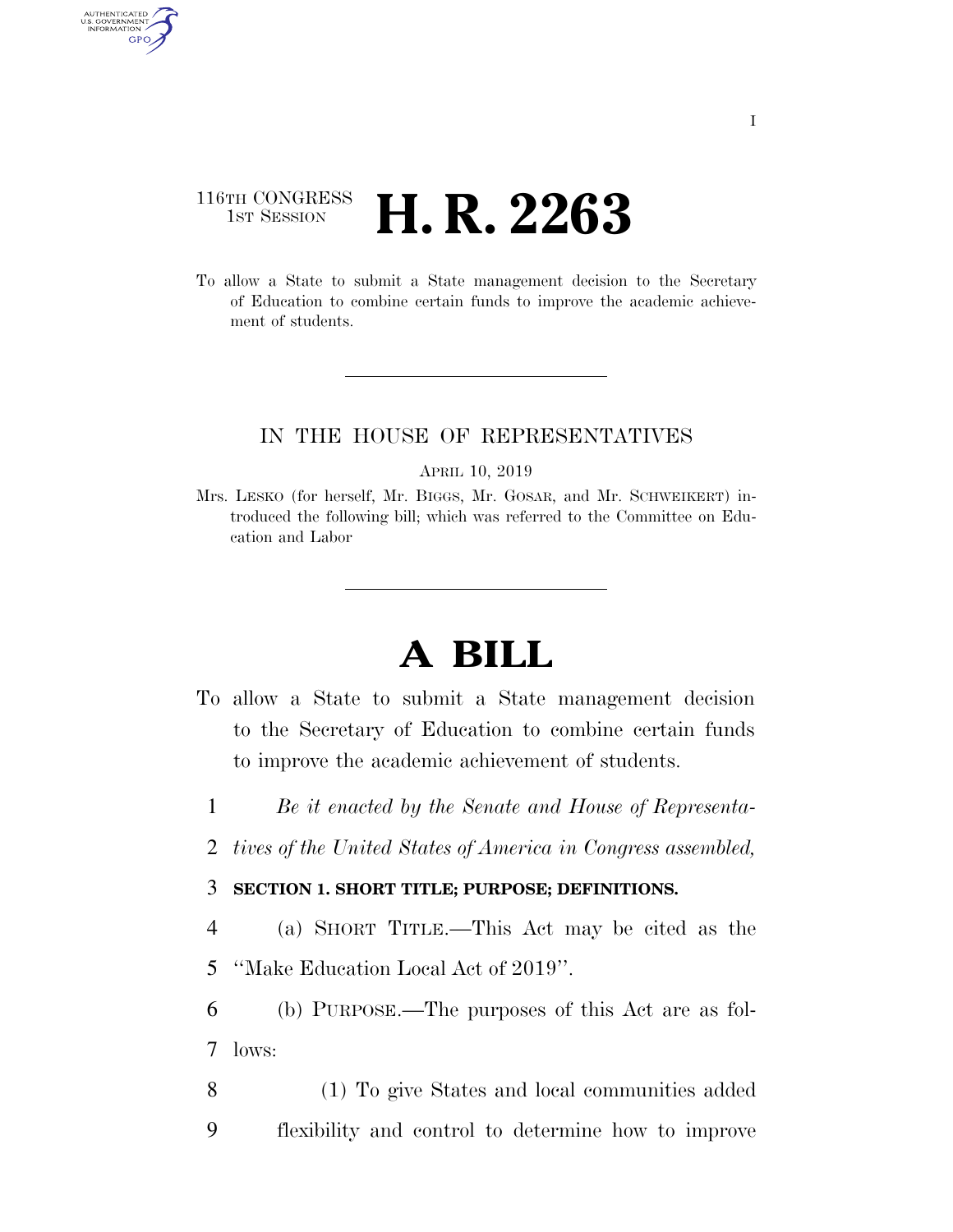| $\mathbf{1}$   | academic achievement and implement education pol-    |
|----------------|------------------------------------------------------|
| 2              | icy.                                                 |
| 3              | (2) To reduce the administrative costs and com-      |
| $\overline{4}$ | pliance burden of Federal education programs in      |
| 5              | order to focus Federal resources on improving aca-   |
| 6              | demic achievement.                                   |
| 7              | (3) To ensure that States and communities are        |
| 8              | accountable to the public and to parents for advanc- |
| 9              | ing the academic achievement of all students, espe-  |
| 10             | cially disadvantaged children.                       |
| 11             | (c) DEFINITIONS.—                                    |
| 12             | (1) IN GENERAL.—Except as otherwise pro-             |
| 13             | vided, the terms used in this Act have the meanings  |
| 14             | given the terms in section 8101 of the Elementary    |
| 15             | and Secondary Education Act of 1965 (20 U.S.C.       |
| 16             | 7801 et seq.).                                       |
| 17             | $(2)$ OTHER TERMS.—In this Act:                      |
| 18             | (A) ACCOUNTABILITY.—The term<br>$4a$ e-              |
| 19             | countability" means that public schools are an-      |
| 20             | swerable to parents and other taxpayers for the      |
| 21             | use of public funds and shall report student         |
| 22             | academic progress to parents and taxpayers           |
| 23             | regularly.                                           |
| 24             | (B) STATE.—The term "State" has the                  |
| 25             | meaning given such term in section $1122(e)$ of      |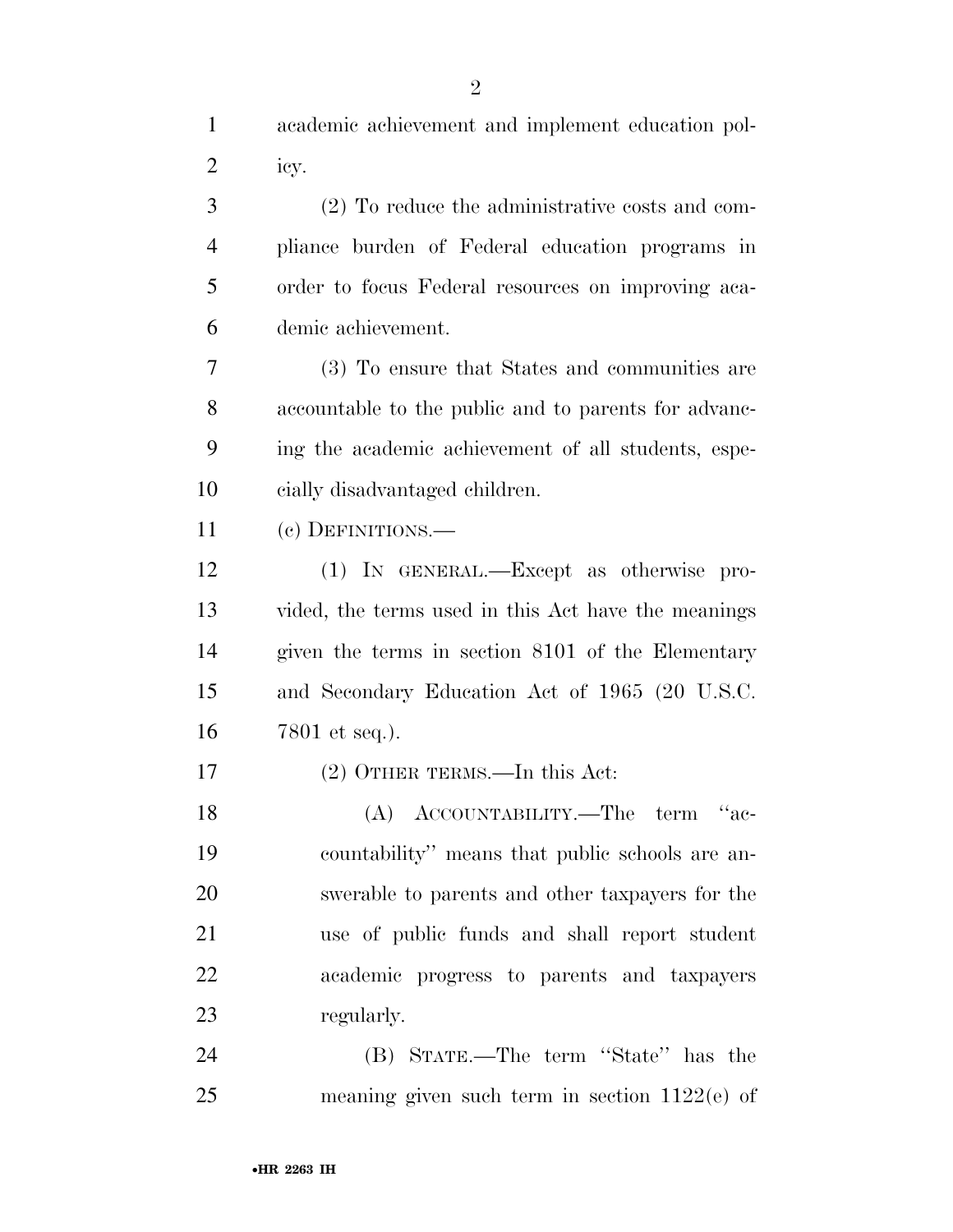the Elementary and Secondary Education Act 2 of 1965 (20 U.S.C. 6332(e)). (C) STATE MANAGEMENT DECISION.—The term ''State management decision'' means a de- cision by a State, as determined by State Au- thorizing Officials or by referendum, to assume full management responsibility for the expendi- ture of Federal funds for certain eligible pro- grams for the purpose of advancing, on a more comprehensive and effective basis, the edu- cational policy of such State. (D) STATE AUTHORIZING OFFICIALS.—The term ''State Authorizing Officials'' means the State officials who shall authorize the submis- sion of a State management decision, and any amendments thereto, on behalf of the State. Such officials shall include not less than two of the following: (i) The governor of the State. 20 (ii) The highest elected education offi-21 cial of the State, if any. 22 (iii) The legislature of the State. (E) STATE DESIGNATED OFFICER.—The term ''State Designated Officer'' means the person designated by the State Authorizing Of-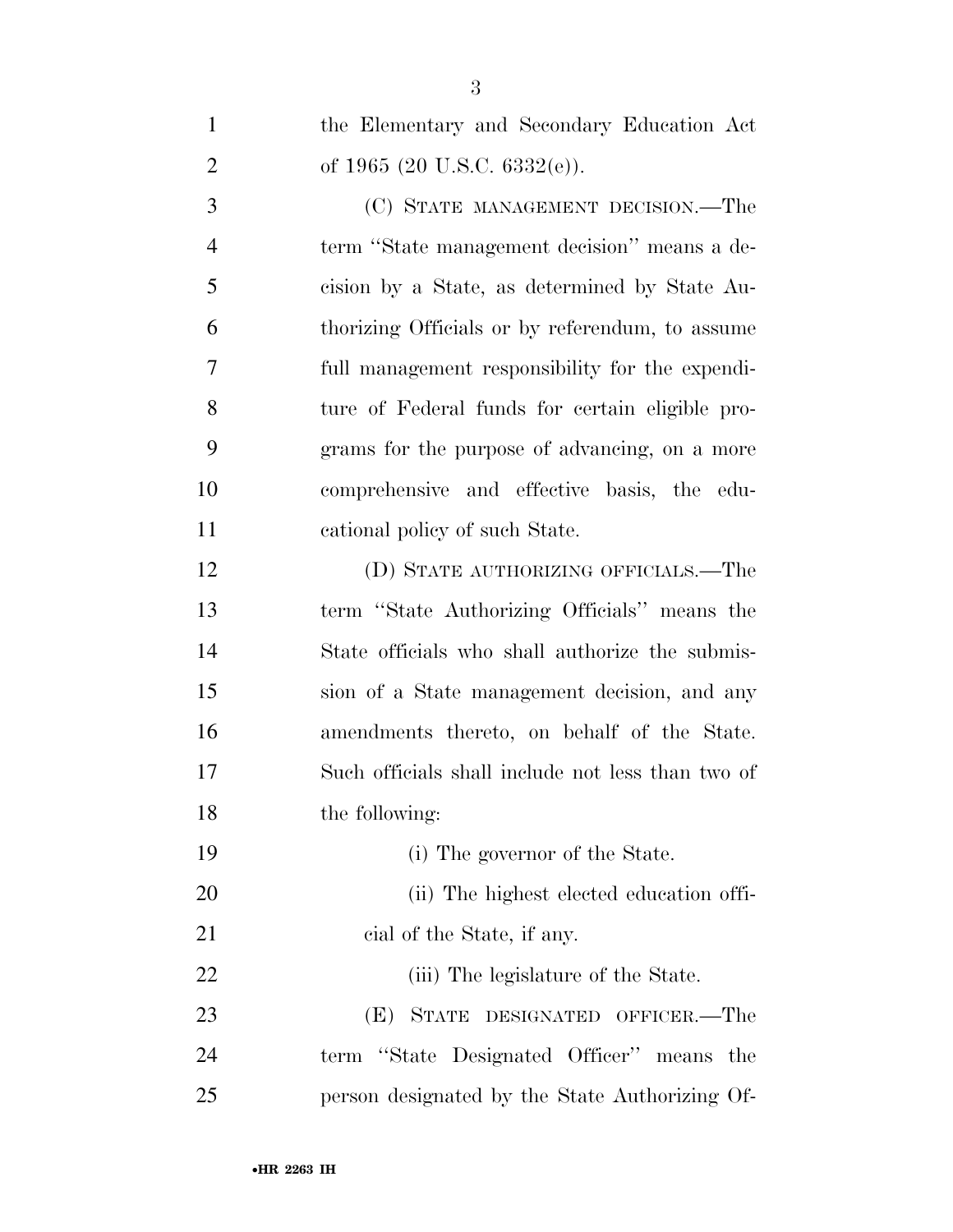ficials to submit to the Secretary, on behalf of the State, a State management decision, and any amendments thereto, and to function as the point-of-contact for the State for the Secretary and others relating to any responsibilities aris-ing under this Act.

#### **SEC. 2. STATE MANAGEMENT DECISION.**

 (a) IN GENERAL.—Each State is authorized to sub- mit to the Secretary a State management decision permit- ting the State to receive Federal funds on a consolidated basis to manage the expenditure of such funds to advance the educational policy of the State.

 (b) PROGRAMS ELIGIBLE FOR CONSOLIDATION AND PERMISSIBLE USE OF FUNDS.—

 (1) SCOPE.—A State may choose to include within the scope of the State management decision of the State any program for which Congress makes funds available to the State if the program is for a purpose described in the Elementary and Education Secondary Act of 1965 (20 U.S.C. 6301). A State may not include any program funded pursuant to the Individuals with Disabilities Education Act (20 U.S.C. 1400 et seq.).

 (2) USES OF FUNDS.—Funds made available to a State pursuant to a State management decision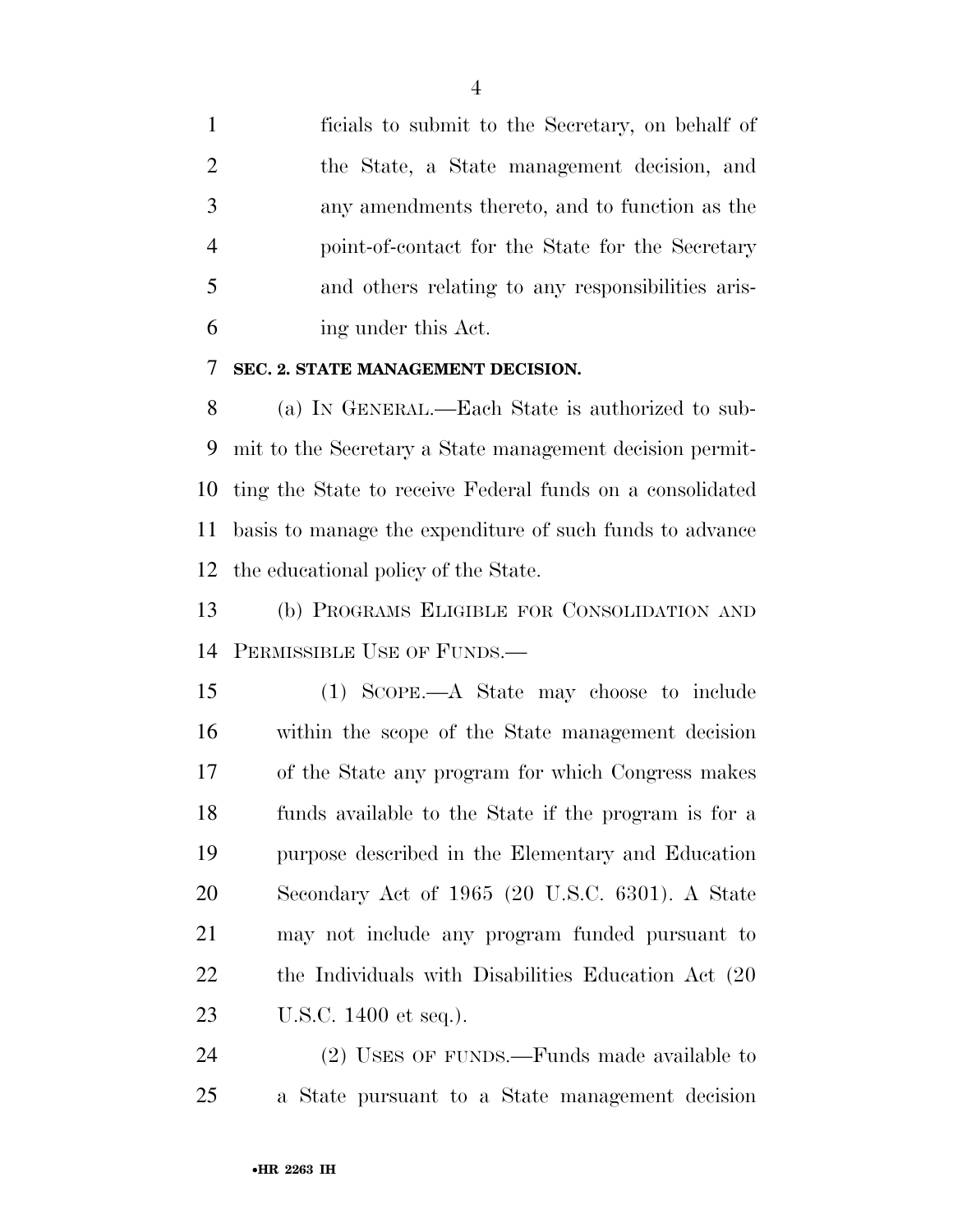under this Act shall be used for any educational pur- pose permitted by State law of the State submitting a State management decision.

 (3) REMOVAL OF FISCAL AND ACCOUNTING BARRIERS.—Each State educational agency that op- erates under a State management decision under this Act may modify or eliminate State fiscal and ac- counting barriers that prevent local educational agencies and schools from easily consolidating funds from other eligible Federal, State, and local sources in order to improve educational opportunities and re- duce unnecessary fiscal and accounting require-ments.

 (c) CONTENTS OF DECISION.—Each State manage-ment decision shall contain—

 (1) a list of eligible programs that are subject to the State management decision;

 (2) an assurance that the submission of the State management decision has been authorized by the State Authorizing Officials, specifying the iden-21 tity of the State Designated Officer;

 (3) the duration of the State management deci-sion;

 (4) an assurance that the State will use fiscal control and fund accounting procedures;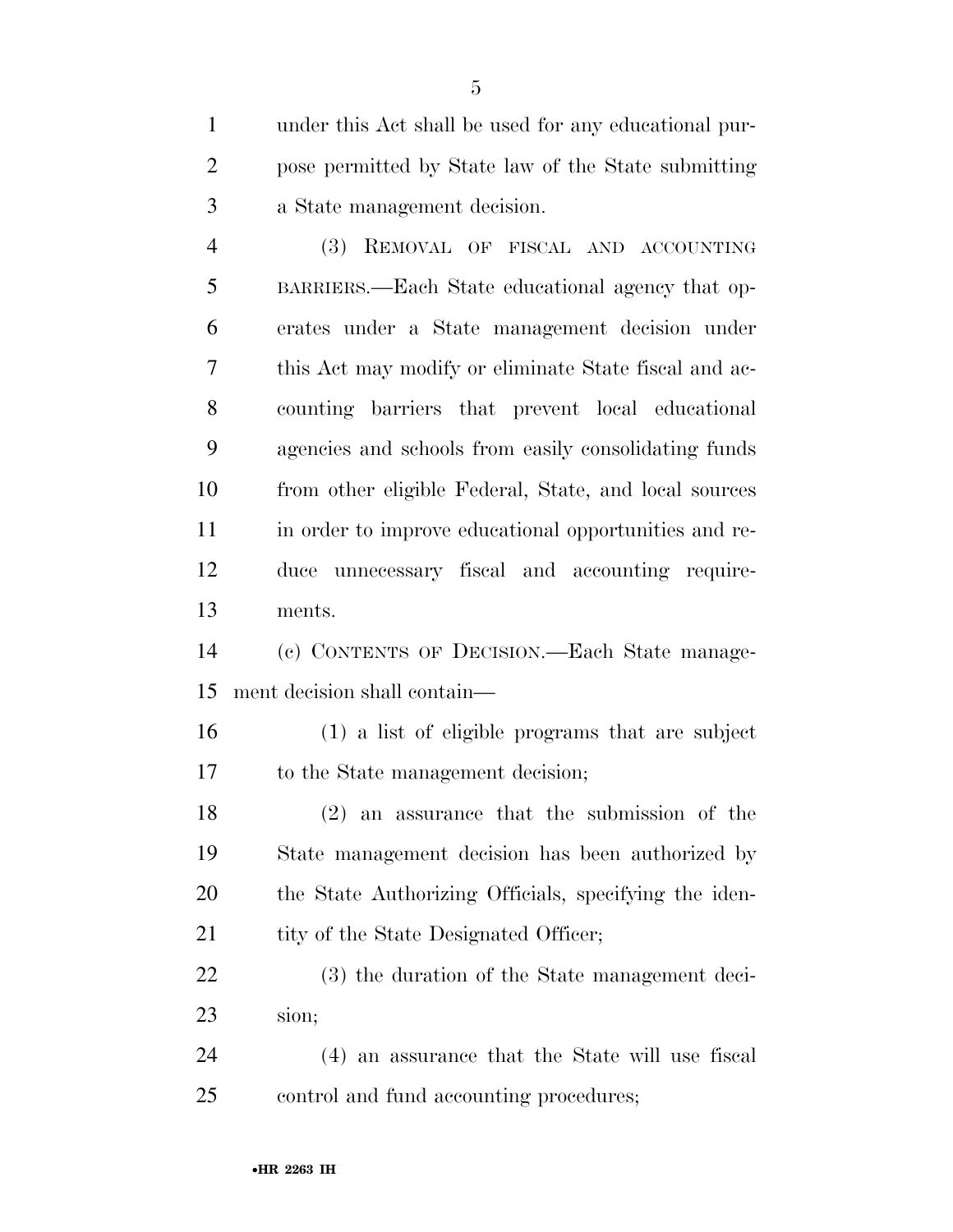| $\mathbf{1}$   | (5) an assurance that the State will meet the        |
|----------------|------------------------------------------------------|
| $\overline{2}$ | requirements of applicable Federal civil rights laws |
| 3              | in carrying out the State management decision and    |
| $\overline{4}$ | in consolidating and using the funds under the State |
| 5              | management decision;                                 |
| 6              | $(6)$ an assurance that in implementing the          |
| 7              | State management decision the State will seek to ad- |
| 8              | vance educational opportunities for the disadvan-    |
| 9              | taged;                                               |
| 10             | (7) a description of the plan for maintaining di-    |
| 11             | rect accountability to parents and other citizens of |
| 12             | the State;                                           |
| 13             | $(8)$ an assurance that in implementing the          |
| 14             | State management decision, the State will seek to    |
| 15             | use Federal funds to supplement, rather than sup-    |
| 16             | plant, State education funding; and                  |
| 17             | (9) a description of how the State will address      |
| 18             | persistently failing public schools.                 |
| 19             | (d) MINIMUM DURATION.—The duration of the State      |
| 20             | management decision shall—                           |
| 21             | $(1)$ be greater than or equal to 5 years; and       |
| 22             | $(2)$ be less than or equal to 10 years.             |
| 23             | (e) REVIEW, IMPLEMENTATION, AND RECOGNITION          |
| 24             | BY THE SECRETARY.                                    |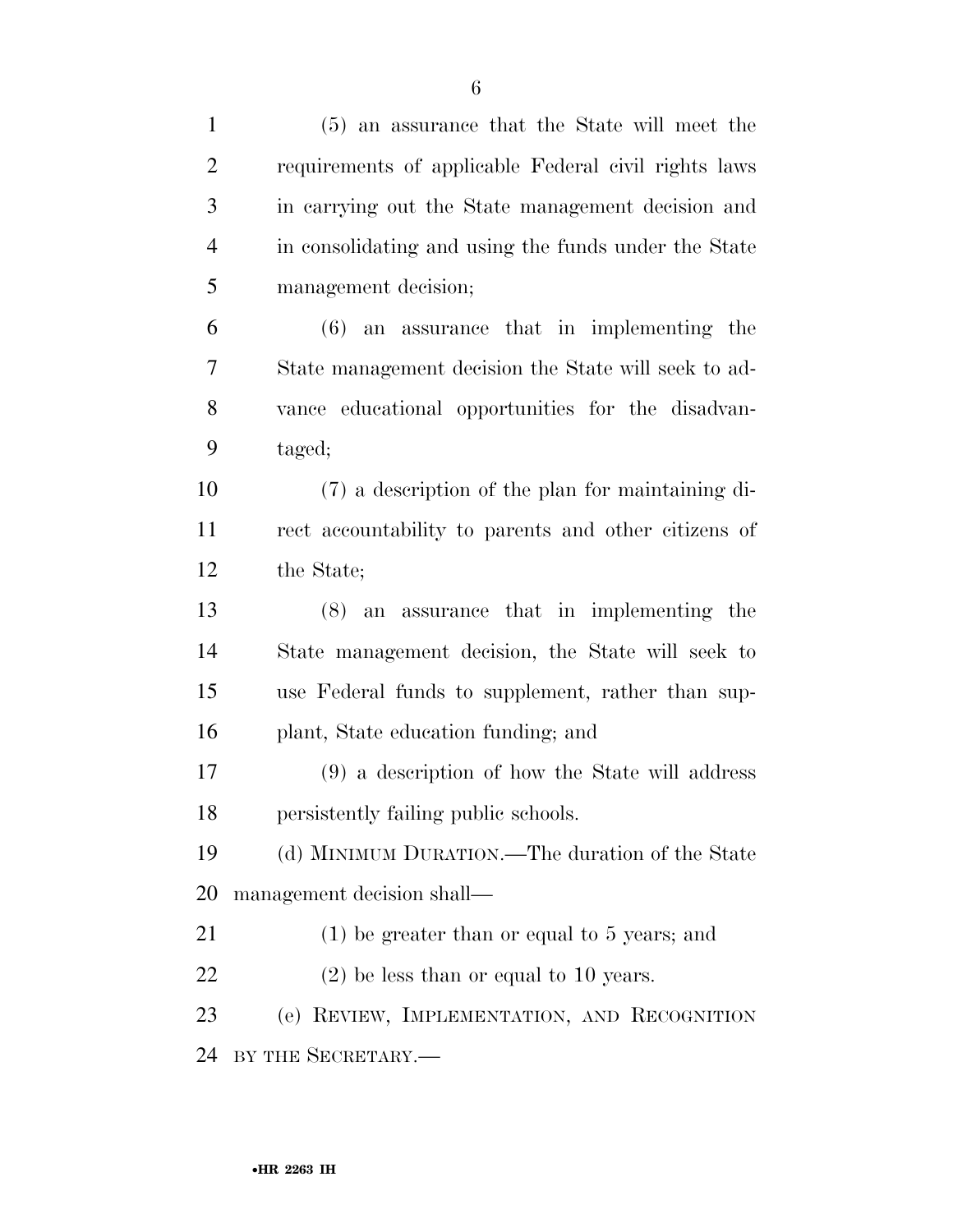(1) IN GENERAL.—The Secretary shall review the State management decision received from the State Designated Officer not more than 60 days after the date of receipt of such decision, and shall approve, with respect to permitting the State to re- ceive the funds described in subsection (a), such State management decision unless the State man- agement decision fails to meet the requirements under subsection (c).

10 (2) RECOGNITION BY OPERATION OF LAW.—If the Secretary fails to take action within the time specified in paragraph (1), the State management decision, as submitted, shall be deemed to be ap-proved.

 (f) AMENDMENT TO STATE MANAGEMENT DECI-SION.—

 (1) IN GENERAL.—The State Authorizing Offi- cials may direct the State Designated Officer to sub- mit amendments to a State management decision that is in effect. Such amendments shall be sub- mitted to the Secretary and considered by the Sec-retary in accordance with subsection (e).

23 (2) AMENDMENTS AUTHORIZED.—A State man- agement decision that is in effect may be amended to—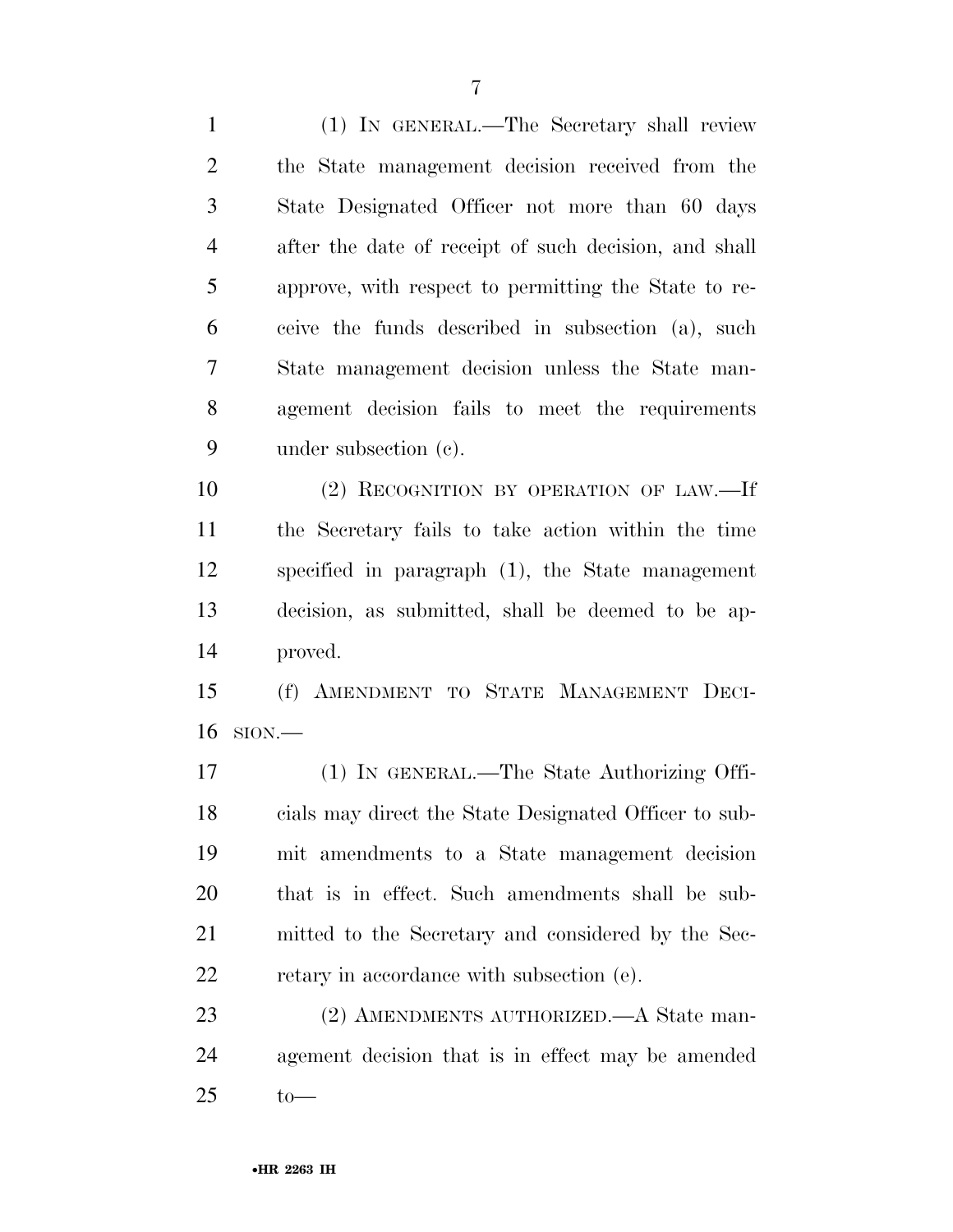| $\mathbf{1}$   | (A) expand the scope of such State man-              |
|----------------|------------------------------------------------------|
| $\overline{2}$ | agement decision to encompass additional eligi-      |
| 3              | ble programs;                                        |
| $\overline{4}$ | (B) reduce the scope of such State man-              |
| 5              | agement decision by excluding coverage of a          |
| 6              | Federal program included in the original State       |
| 7              | management decision;                                 |
| 8              | (C) modify the duration of such State                |
| 9              | management decision; or                              |
| 10             | (D) achieve such other modifications as the          |
| 11             | State Authorizing Officials deem appropriate.        |
| 12             | (3) EFFECTIVE DATE.—The amendment shall              |
| 13             | specify an effective date. Such effective date shall |
| 14             | provide adequate time to assure full compliance with |
| 15             | Federal program requirements relating to an eligible |
| 16             | program that has been removed from the coverage of   |
| 17             | the State management decision by the proposed        |
| 18             | amendment.                                           |
| 19             | (4) TREATMENT OF PROGRAM FUNDS WITH-                 |
| 20             | DRAWN FROM STATE MANAGEMENT DECISION. - Be-          |
| 21             | ginning on the effective date of an amendment exe-   |
| 22             | cuted under paragraph $(2)(B)$ , each program re-    |
| 23             | quirement of each program removed from the State     |
| 24             | management decision shall apply to the State's use   |
| 25             | of funds made available under the program.           |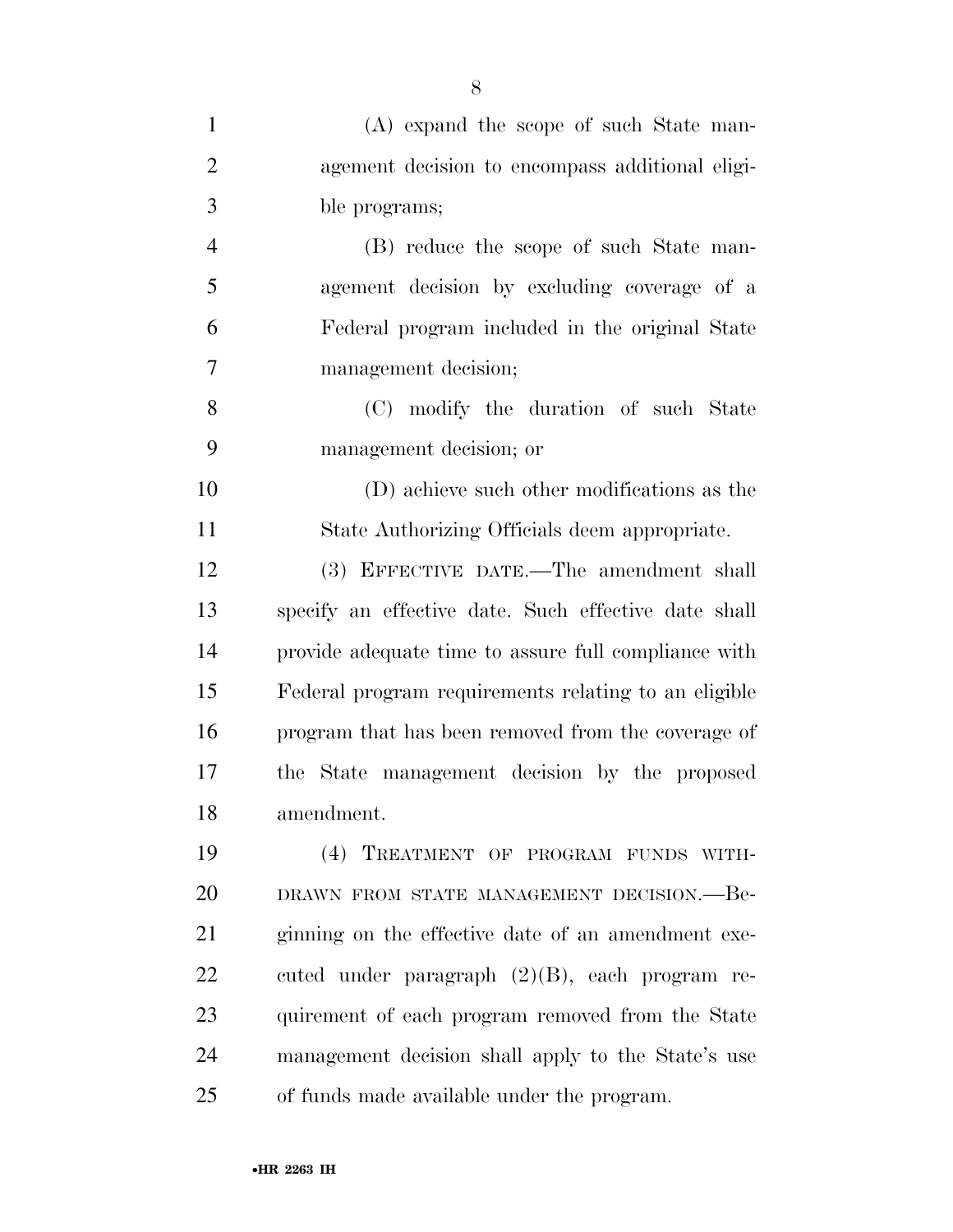# **SEC. 3. TRANSPARENCY FOR RESULTS OF PUBLIC EDU-CATION.**

 (a) IN GENERAL.—Each State operating under a State management decision under this Act shall inform parents and the general public regarding the student achievement assessment system, demonstrating student progress relative to the State's determination of student proficiency, as described in paragraph (2), for the purpose of public accountability to parents and taxpayers.

10 (b) ACCOUNTABILITY SYSTEM.—

 (1) IN GENERAL.—The State shall determine and establish an accountability system to ensure ac-countability under this Act.

 (2) ACADEMIC ACHIEVEMENT.—Any account- ability system established by a State pursuant para-graph (1) shall—

 (A) be focused on the academic achieve-ment of students; and

 (B) include a system, as determined by the State, of evaluating the academic achievement and progress of students.

 (c) REPORT ON STUDENT PROGRESS.—Not later than 1 year after the effective date of the State manage- ment decision, and annually thereafter, a State shall, in a format acceptable to such State, disseminate widely to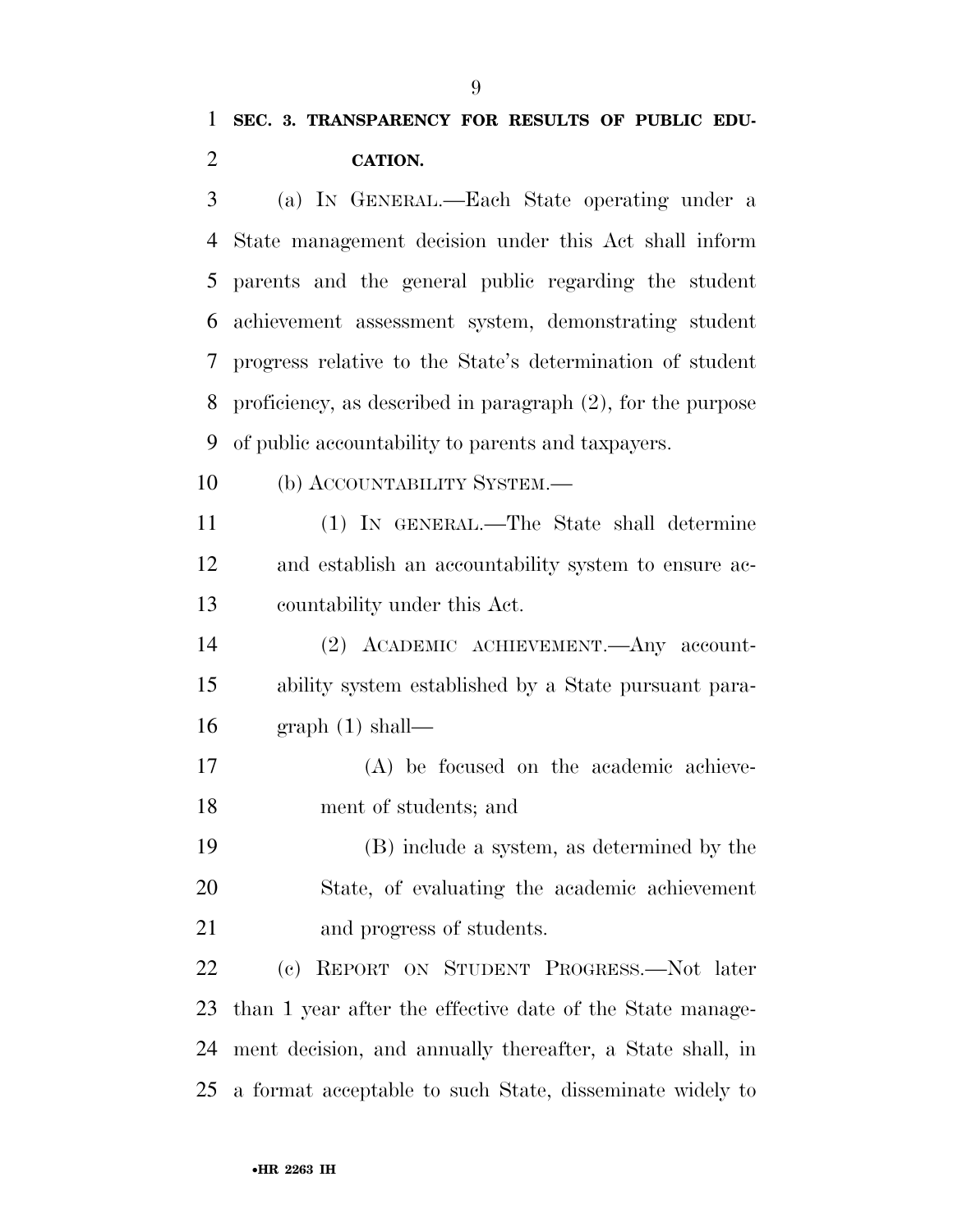parents and the general public a report that describes stu-dent progress. The report shall include—

 (1) student performance data disaggregated by various student groups, as determined by the State; (2) a description of other high-quality school options available to parents in the State; and

 (3) a description of how the State has used Federal funds to improve academic achievement, re- duce achievement disparities between various stu-dent groups, and improve educational opportunities.

#### **SEC. 4. ADMINISTRATIVE EXPENSES.**

 (a) IN GENERAL.—Except as provided in subsection (b), the amount that a State with a State management decision may expend for administrative expenses shall be limited to 1 percent of the aggregate amount of Federal funds made available to the State through the eligible pro- grams included within the scope of such State manage-ment decision.

 (b) STATES NOT CONSOLIDATING FUNDS UNDER PART A OF TITLE I.—If the State management decision does not include within its scope part A of title I of the Elementary and Secondary Education Act of 1965 (20 U.S.C. 6311 et seq.), the amount spent by the State on administrative expenses shall be limited to 3 percent of